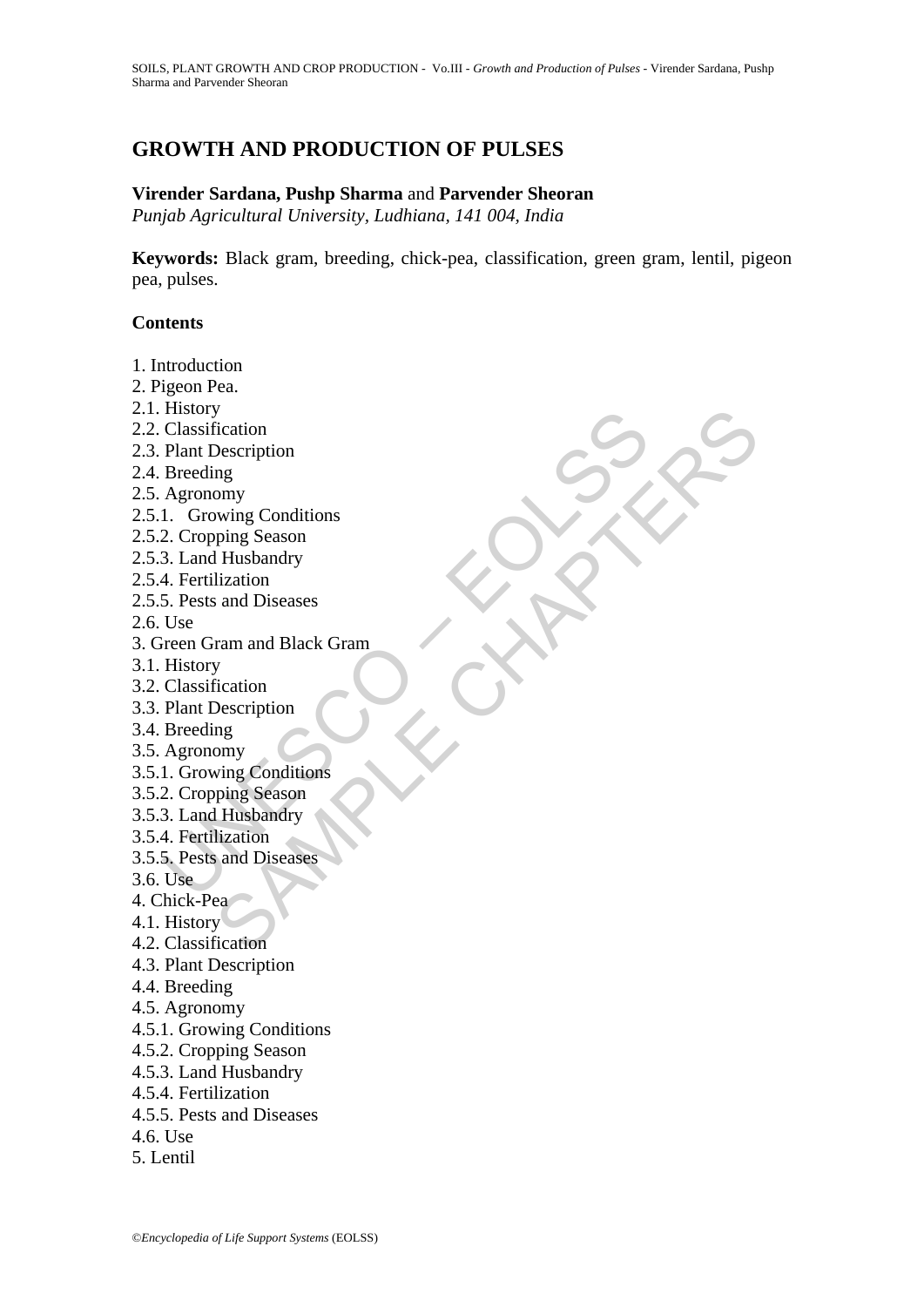5.1. History 5.2. Classification 5.3. Plant Description 5.4. Breeding 5.5. Agronomy 5.5.1. Growing Conditions 5.5.2. Cropping Season 5.5.3. Land Husbandry 5.5.4. Fertilization 5.5.5. Pests and Diseases 5.6. Use 6. Conclusions Glossary Bibliography Biographical Sketches

### **Summary**

Since<br>
ilography<br>
isography<br>
graphical Sketches<br>
es are a source of supplementary protein to daily diets based on<br>
a for a predominantly vegetarian population and for those wi<br>
ensive animal protein. Pulses are therefore o Many<br>
al Sketches<br>
a source of supplementary protein to daily diets based on cereals and sta<br>
a minal protein. Pulses are therefore ôften regarded as poor man's meat.<br>
Thanking protein and the energy, essential minerals, v Pulses are a source of supplementary protein to daily diets based on cereals and starchy food for a predominantly vegetarian population and for those who can not afford expensive animal protein. Pulses are therefore often regarded as poor man's meat. They also provide energy, essential minerals, vitamins and several compounds considered beneficial for good health. Their cultivation enriches soil by adding nitrogen, and improves the physical, chemical and biological soil properties.

Pulses are grown since ages in different parts of the world. They are well suited to diverse environments and fit in various cropping systems owing to their wide adaptability, low input requirements, fast growth, nitrogen fixing and weed smothering ability. Their short growing period and photoperiod sensitivity make them suitable for crop intensification and diversification.

Dry beans, which include green gram and black gram, are the most important pulse crops of the world, whereas chick-pea, pigeon pea and lentil occupy the third, fourth and sixth position, respectively. Notwithstanding their high production potential, their productivity is generally low as these are cultivated on poor lands, with no or little inputs, and are susceptible to several abiotic and biotic stresses.

The demand of pulses is fast increasing, both in developed and developing countries, where they meet the minimum protein requirements of an increasing population turning to a vegetarian diet. Their productivity can be doubled by improved cultivars and by modern production technologies.

#### **1. Introduction**

The family *Fabaceae* (earlier known as *Leguminosae*) comprises more than 600 genera and about 18,000 species of cultivated plants. It is the second largest family after *Poaceae* (earlier known as *Gramineae*), in terms of food and vegetable protein source, and of fodder. The sub-family *Papilionoideae* consists of 480 genera and about 12,000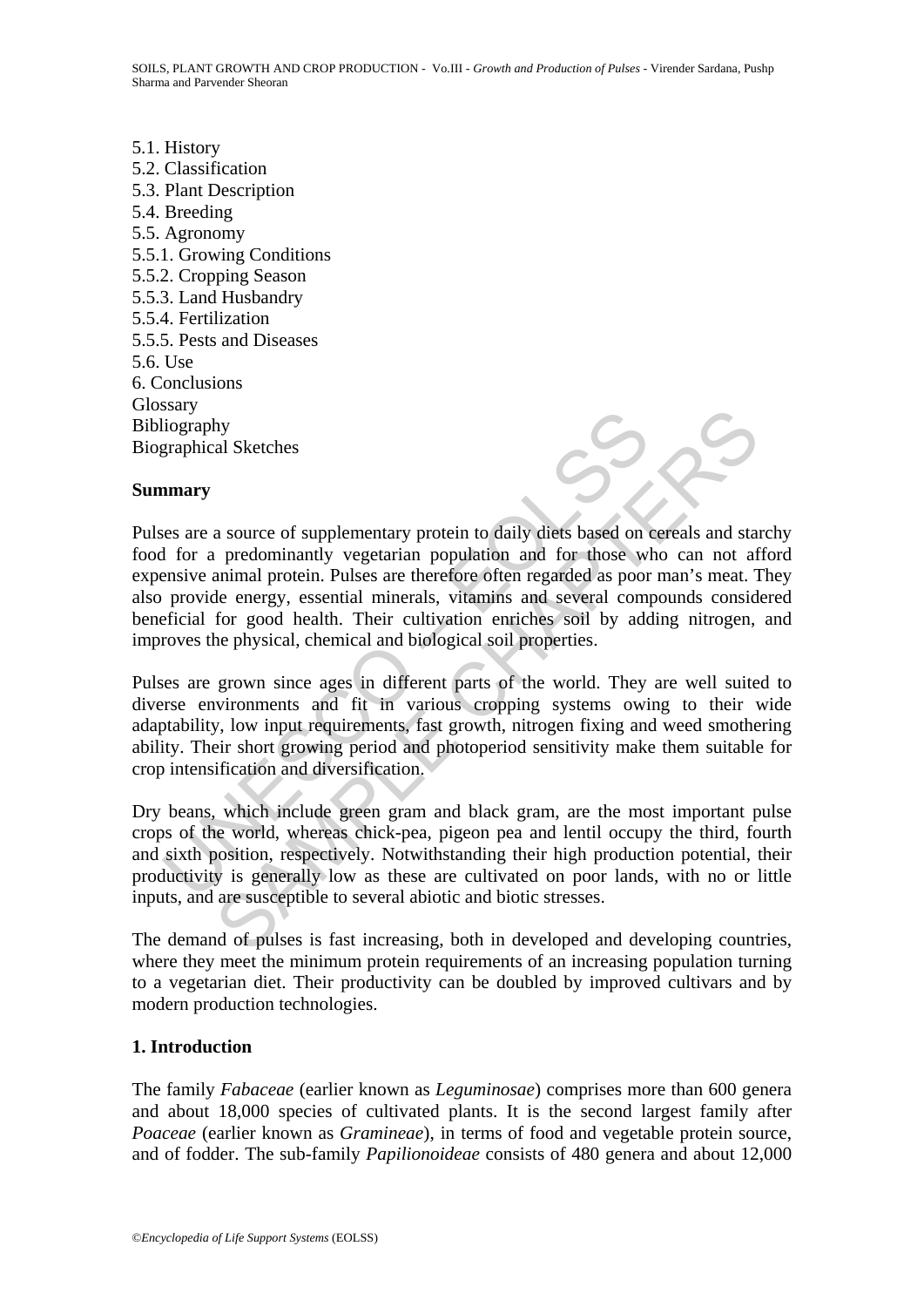species, of which only a few species are cultivated for human nutrition. Endowed with excellent food and fodder qualities, these crops also restore soil fertility by scavenging atmospheric nitrogen, adding organic matter, enhancing phosphorus availability, and improving physical, chemical and biological properties of the soil. Hence, they occupy an indispensable position in various cereal-based cropping systems in marginal and submarginal lands, where they sustain intensive agriculture and farming systems adopted by small and marginal farmers.

Food legumes refer to those plants of the *Fabaceae* family which are used directly or indirectly in the form of unripe pods, green grains and dry seeds as a source of food. The connotation 'legume' is derived from the Latin word '*legere'* meaning 'to gather', which points to the traditional practice of seed collection by hand instead of being threshed from the plants like cereals. The term 'grain legume' is often used to indicate that the product of primary concern for human consumption is the seed/grain rather than the pods, leaves or any other part of leguminous plants. Edible seeds of leguminous plants are also referred to as pulses.

Shell to prefain the putation of primary concern for human consumption is the set of primary concern for human consumption is the set pods, leaves or any other part of leguminous plants. Edible set to the set of primary c on un epants that creats. The term gian egame is other due to much and the particle of primary concern for human consumption is the seed/grain rather eaves or any other part of leguminous plants. Edible seeds of legumin a The word 'pulse' is derived from the Latin word '*puls'* meaning pottage, i.e. seeds boiled to make porridge or thick soup. The Food and Agricultural Organization (FAO) of the United Nations has recognized 11 primary pulses, *viz.* dry beans, which include several species of *Phaseolus* and *Vigna*; common beans, *Phaseolus vulgaris* L.; lima beans, *Phaseolus lunatus* L.; tepary beans, *Phaseolus acutifolius* var*. latifolius;* scarlet runner beans, *Phaseolus coccineus;* black gram, *Vigna mungo* L. Hepper; green gram, *Vigna radiata* L. Wilczek; moth beans, *Vigna aconitifolia* Jacq Marechal; rice beans, *Vigna umbellata* Thunb Ohwi and Ohashi and adzuki beans, *Vigna angularis* Willd Ohwi and Ohashi), dry broad beans (*Vicia faba*), dry peas (*Pisum spp*.), dry cowpeas (*Vigna unguiculata* L. Walp), pigeon peas (*Cajanus cajan* L. Millspaugh), chick-peas (*Cicer arietinum* L.), lentils (*Lens culinaris* Medikus spp. *culinaris* or *Lens esculenta*  Moench), bambara groundnuts (*Vigna subterranea*), lupines (*Lupinus* spp.), common vetch (*Vicia stiva)* and minor pulses (lablab, *Lablab* purpureus L. Sweet; jack beans, *Canavalia ensiformis,* sword beans, *Canavalia gladiata,* winged beans, *Psophocarpus teragonolobus;* velvet beans, *Mucuna pruriens* var*. utilis* and yam beans, *Pachyrrizus erosus).*

Pulses, or grain legumes in general, are an indispensable source of supplementary protein to daily vegetarian diets; these are regarded as poor man's meat. Pulse proteins are chiefly globulins and contain low concentrations of sulfur containing amino acids such as methionine and cystine, but higher concentrations of lysine than cereals. When supplemented with cereals, pulses provide a perfect mix of essential amino acids with high biological value. Pulses contain more calcium and iron than cereals. The demand of pulses is fast increasing to meet the minimum protein requirements of an increasing world population. Higher demands are also due to more people with increasing incomes turning to a vegetarian diet (especially in the industrialized world).

Pulses have a wide range of adaptability to latitudes, longitudes and climatic variables. Though variable types of pulses are cultivated in almost every climate, adaptability of individual species of the domesticated pulses is confined in the areas of their origin. Pigeon pea, chick-pea, green gram, black gram and lentil are the five major pulse crops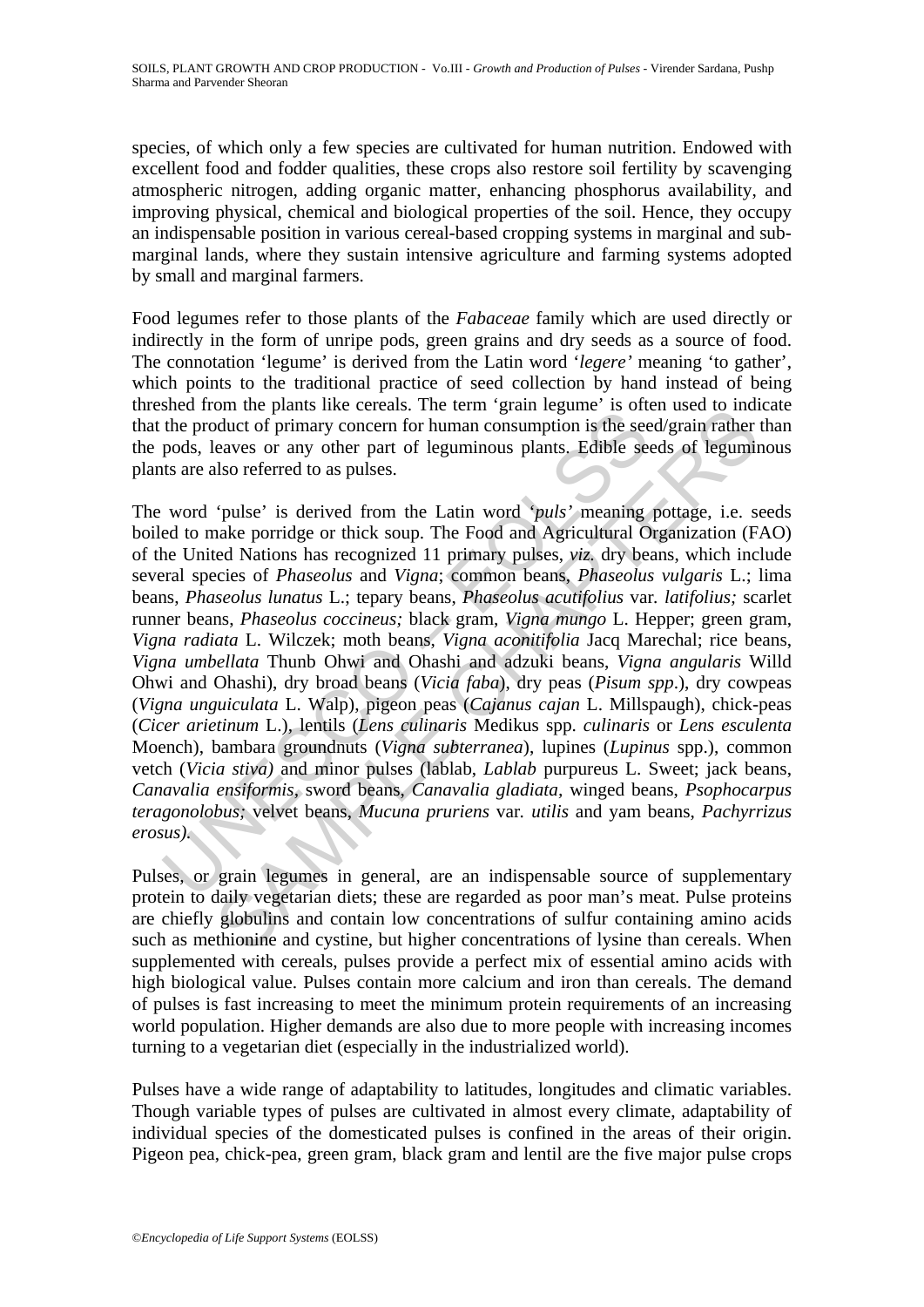which are grown on large areas, mainly in Asia and Africa under varied soil and management conditions.

Pigeon pea, green and black gram are mainly grown in lower altitude areas between  $30^{\circ}$ N to  $30^{\circ}$  S, in particular in the semi arid and lower humid tropics of South-East Asia, Africa and Central America. Chick-pea and lentil are cultivated extensively at low altitudes from  $15^{\circ}$  N up to  $40^{\circ}$  N. Cultivation of chick-pea extends even at higher altitudes near the equator in Ethiopia and Central America. Pigeon pea, green gram, black gram, chick-pea and lentil occupy significant positions in Asia (especially South-East Asia) and Africa. Green gram, black gram and pigeon pea are *kharif* (monsoon) season crops. Chick-pea and lentil are cool season legumes grown in the Indian subcontinent during winter.

### **2. Pigeon Pea**

Pigeon pea (*Cajanus cajan* (L.) Millspaugh) is known by more than 350 vernacular names, the most popular being *arhar, tur, Congo pea, gandul, guandu, Angola pea, yellow dhal, catjang pea, red gram, ambrevade, pois d'angdie, quinochoncho*. The connotation pigeon pea probably originated in America where its seeds reportedly were favored by pigeons. The crop ranks fourth in importance as edible legume in the world.

Pigeon peas are extensively grown throughout the tropics, subtropics and warmer equatorial regions of Asia, East Africa and Central America between  $30^{\circ}$  N and  $35^{\circ}$  S latitude. The major production area is located in India, Myanmar, Kenya, Malawi, Uganda and Tanzania (Table 1). India alone occupies three-fourth of the global harvested area and contributes almost a similar share in production. Pigeon pea is the second most important pulse crop after chickpea in India.

| igeon Pea                                                               |                                                                                                                                                                                                                                                                                                                                                                                                                                                                                                                                                                     |                                     |                                |  |
|-------------------------------------------------------------------------|---------------------------------------------------------------------------------------------------------------------------------------------------------------------------------------------------------------------------------------------------------------------------------------------------------------------------------------------------------------------------------------------------------------------------------------------------------------------------------------------------------------------------------------------------------------------|-------------------------------------|--------------------------------|--|
| ude. The major production area is located in India, Myanmar, Kenya, Mal | con pea (Cajanus cajan (L.) Millspaugh) is known by more than 350 vernace<br>es, the most popular being arhar, tur, Congo pea, gandul, guandu, Angola<br>ow dhal, catjang pea, red gram, ambrevade, pois d'angdie, quinochoncho.<br>notation pigeon pea probably originated in America where its seeds reportedly v<br>ored by pigeons. The crop ranks fourth in importance as edible legume in the wor<br>con peas are extensively grown throughout the tropics, subtropics and war<br>atorial regions of Asia, East Africa and Central America between 30°N and 3 |                                     |                                |  |
|                                                                         | nda and Tanzania (Table 1). India alone occupies three-fourth of the gl<br>ested area and contributes almost a similar share in production. Pigeon pea is<br>ond most important pulse crop after chickpea in India.                                                                                                                                                                                                                                                                                                                                                 |                                     |                                |  |
| <b>Country</b>                                                          | <b>Area</b><br>(million ha)                                                                                                                                                                                                                                                                                                                                                                                                                                                                                                                                         | <b>Production</b><br>(million tons) | <b>Productivity</b><br>(kg/ha) |  |
| 1. India                                                                |                                                                                                                                                                                                                                                                                                                                                                                                                                                                                                                                                                     | $3.076(74.9)^*$                     | 825                            |  |
| 2. Myanmar                                                              | $3.728(76.7)^*$<br>0.540(11.1)                                                                                                                                                                                                                                                                                                                                                                                                                                                                                                                                      | 0.600(14.6)                         | 1111                           |  |
| 3. Kenya                                                                | 0.195(4.0)                                                                                                                                                                                                                                                                                                                                                                                                                                                                                                                                                          | 0.084(2.1)                          | 430                            |  |
| 4. Malawi                                                               | 0.168(3.4)                                                                                                                                                                                                                                                                                                                                                                                                                                                                                                                                                          | 0.150(3.6)                          | 893                            |  |
| 5. Uganda                                                               | 0.088(1.8)                                                                                                                                                                                                                                                                                                                                                                                                                                                                                                                                                          | 0.090(2.2)                          | 1023                           |  |
| 6. Tanzania                                                             | 0.067(1.4)                                                                                                                                                                                                                                                                                                                                                                                                                                                                                                                                                          | 0.048(1.2)                          | 718                            |  |
| World                                                                   | 4.861                                                                                                                                                                                                                                                                                                                                                                                                                                                                                                                                                               | 4.105                               | 844                            |  |

\* Values between parenthesis indicate per cent share of the world.

| Table 1. Area, production and productivity of major pigeon pea growing countries of |  |  |  |  |  |
|-------------------------------------------------------------------------------------|--|--|--|--|--|
| the world in 2008 (www.faostat, 2009)                                               |  |  |  |  |  |

#### **2.6. History**

Peninsular India and Eastern Africa are considered main centers of origin for pigeon pea. Remains of pigeon pea found in an Egyptian tomb at Dra Abu Negga (Thebe area) date back to 2400-2200 B.C. Thirteen wild species are also endemic to Australia.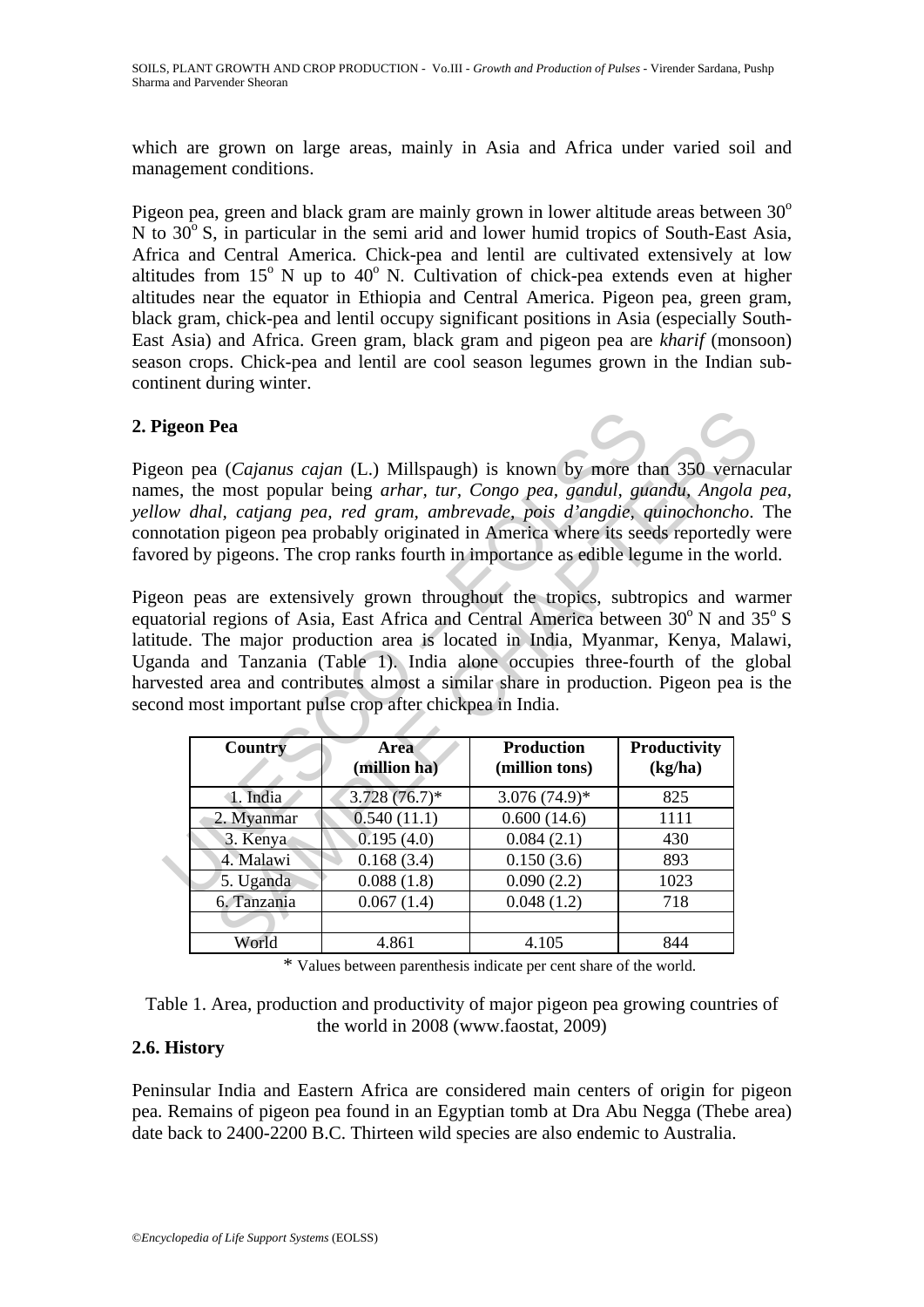# **2.7. Classification**

Pigeon pea is a monotypic species of *Cajanus*. In the revised taxonomic classification, 17 species of *Cajanus* are endemic to the Indian subcontinent, 13 to Australia and one to Africa. India and Myanmar harbor eight endemic species. *Cajanus cajanifolius* (Haines) van der Maesen found in the Indian subcontinent is generally considered the progenitor of pigeon pea (*Cajanus cajan* L. Millspaugh) in the area.

The sub-tribe *Cajanae* is well distinguished from the other economic species (*Phaseolus, Vigna, Lablab, Macrotyloma*) belonging to tribe *Phaseoleae* by the presence of vesicular glands usually on the under surface of the leaves, calyx and pods.

# **2.8. Plant Description**

The properties are in the C<sub>3</sub> pathway for carbon assimilation, strong, woody, tap roots with well developed laterals. Germin plant is determinate as it produces flower buds at different hing starts from top to lower nodes **Example 1.1**<br>
is a short day plant with C<sub>3</sub> pathway for carbon assimilation. It has extend<br>
is determination is hypogleved laterals. Germination is hypogleved laterals.<br>
and if produces flower buds at different nodes, b Pigeon pea is a short day plant with  $C_3$  pathway for carbon assimilation. It has extensive deep, strong, woody, tap roots with well developed laterals. Germination is hypogeal. The plant is determinate as it produces flower buds at different nodes, but flower opening starts from top to lower nodes. The plant is much branched, appears like a pubescent, woody, prostrate or erect annual shrub, a short lived perennial that can survive for 3-5 years under favorable conditions. Its growth cycle varies from 90 to 300 days.



Figure 1. Pigeon pea plant with flowers

The stem is ribbed, hairy with grooved and silky profuse branches. Leaves are trifoliate, compound, spiral and pubescent. The leaflets are elliptical or oblong lanceolate, with the lower leaflets shorter than top ones. Flowers are bright yellow, sometimes with red flags or red to purple veins on the dorsal side (Figure 1).

Stamens are diadelphous with longer filaments. In the same plant, the pods formed at different times usually differ in size. Pods appear on the late order branches and rarely on the main shoot (Figure 2).

The ovary is monocarpellary. The fruit or pod is two-valved, straight, beaked, constricted, and flattened; it mostly consists of 3-6 seeds. Seeds are well filled in grain legume cultivars and loose in vegetable cultivars. Seeds are non-endospermic, laterally compressed, round to oval in shape and white, cream, purplish, yellowish brown or grey in color (Figure 3).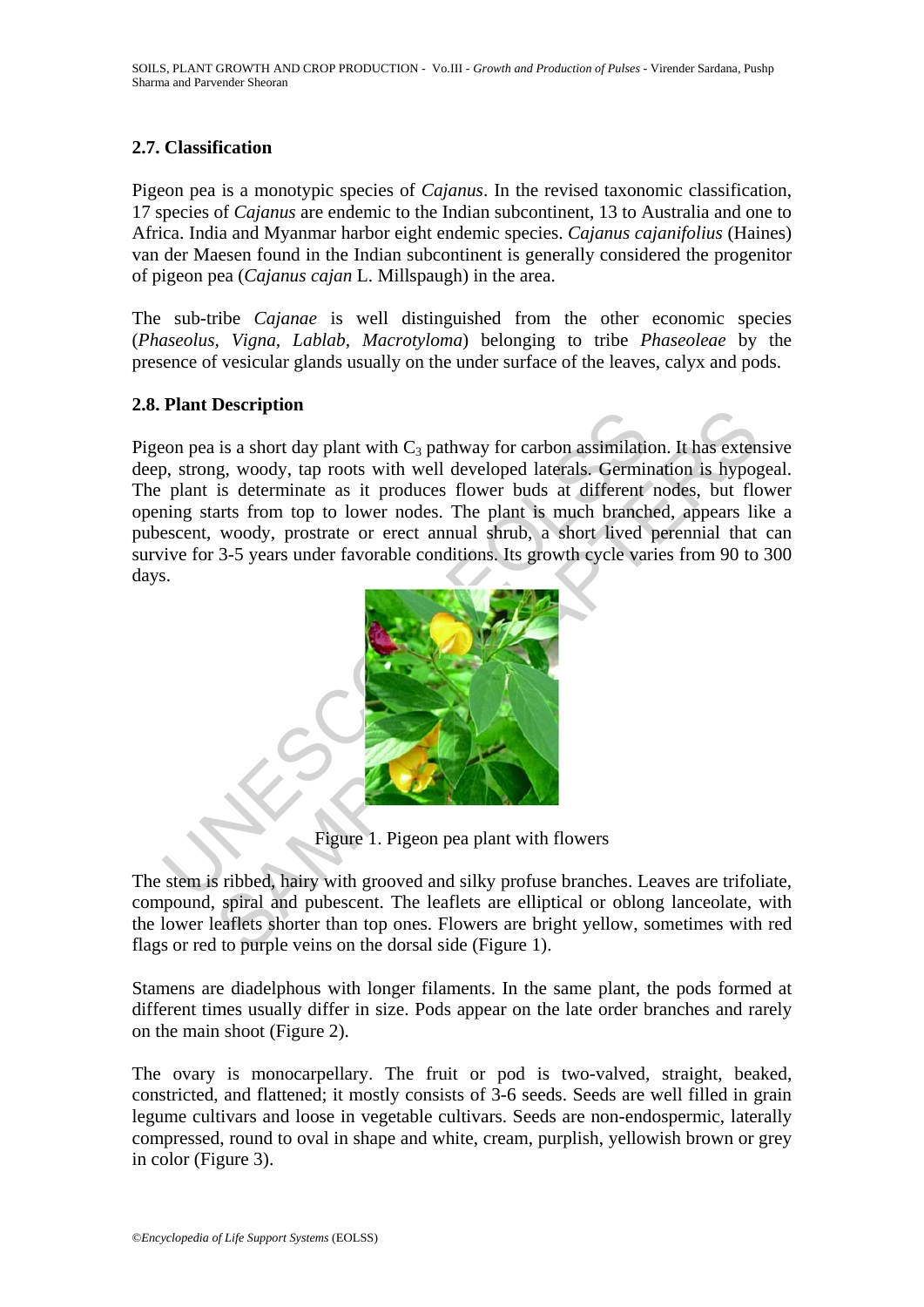SOILS, PLANT GROWTH AND CROP PRODUCTION - Vo.III - *Growth and Production of Pulses* - Virender Sardana, Pushp Sharma and Parvender Sheoran



Figure 2. Pigeon pea plant with pods



Figure 3. Pigeon pea seeds

# **2.9. Breeding**

With a chromosome number  $2n = 22$ , pigeon pea is self pollinated; cross pollination up to 20% usually occurs. Flowers are cleistogamous. Hand emasculation and pollination are used to make crosses. Increased productivity, stability, tolerance to various biotic and abiotic stresses, adaptation to diverse cropping systems and ecological niches, multiple uses and acceptable grain quality are different breeding objectives.

Since early times, most of the improvement in breeding cultivars has come from mass selection, pedigree evaluation and back crossing of landraces adapted to specific regions. Line *x* tester or diallel mating schemes are often used to assess the combining abilities of parents. Pedigree, bulk pedigree, back crossing, multiple crossing have been useful in recombining simple inherited characters. A number of cultivars have been developed by mutation breeding.

Identification of stable genetic male sterility and natural out-crossing by insects has produced pigeon pea hybrids. Two sources of genetic male sterility characterized by translucent anthers and dark brown arrow head-shaped anthers were identified. Population improvement using male sterility is also viewed to confer tolerance or resistance to pod borer. Future progress will depend on transferring genetic male sterility to different genetic backgrounds and in finding cytoplasmic male sterility.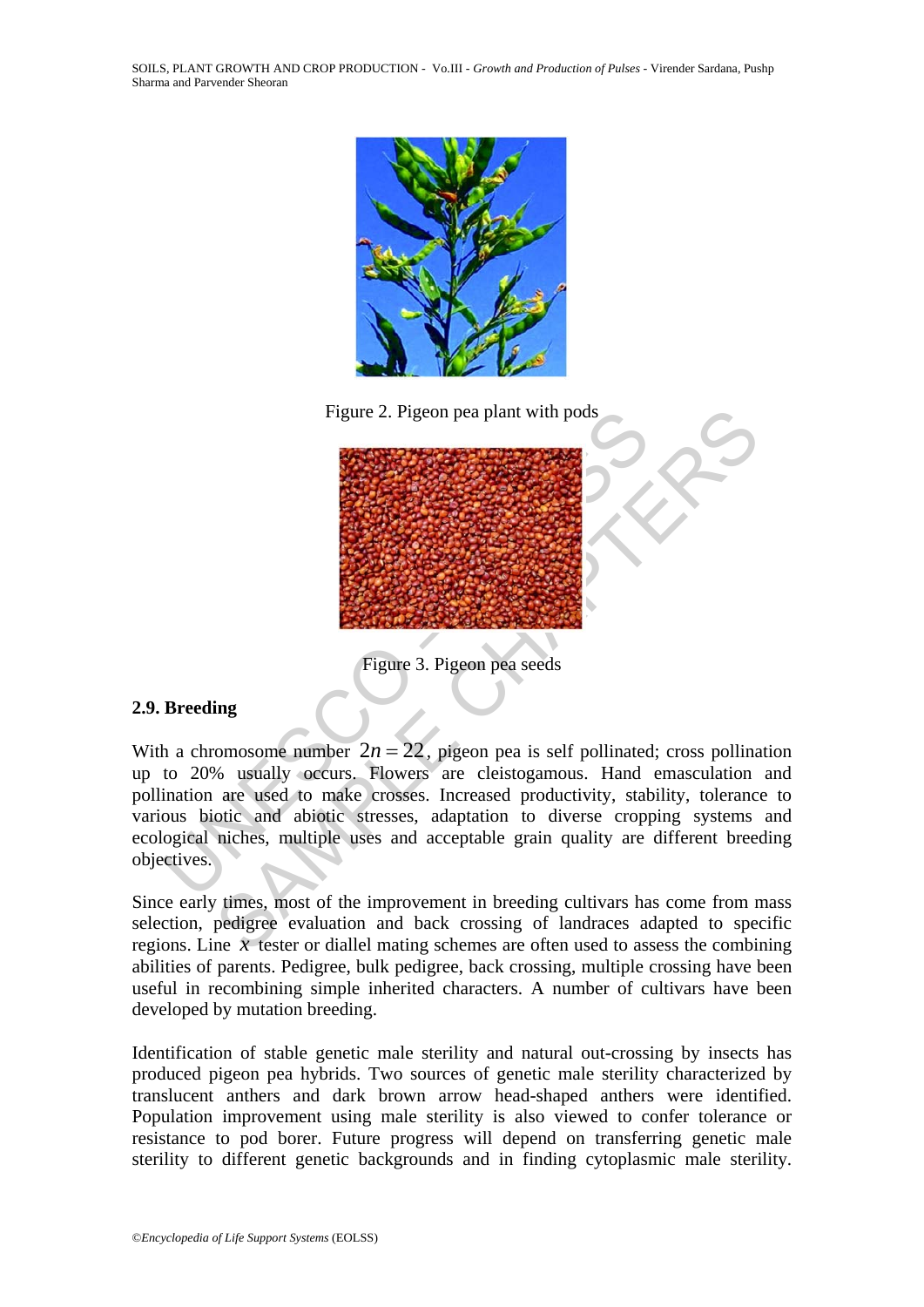Efforts are also needed to use cleistogamous flower morphology to achieve almost complete self pollination to maintain purity of lines.

# **2.10. Agronomy**

# **2.10.1. Growing Conditions**

Pigeon pea performs well in the temperature range of  $25\text{-}35^{\circ}$ C and can survive even  $45^{\circ}$ C if the soil contains adequate moisture. The crop is susceptible to low temperatures and frost. Day length of 12-14 hours is required for optimum growth and development. In India, it is cultivated in areas receiving annual rainfall of 600-1400 mm. However, early and short duration cultivars do not perform well in high rainfall areas. Cloudy weather or rains at flowering and fruiting result in poor pod setting and seed filling and may lead to increased damage by pod borers (*Helicoverpa armigera*).

The crop is photoperiod-sensitive, requiring a large dark period for blooming. In India, the post rainy (winter) season crop is successfully grown in areas where the temperature does not fall below  $6-7^\circ$  C in January. All pigeon pea species grow at elevations between 0 and 1500 m, except *C. rugosus, C. mollis* and *C. grandiflorus* which are found at altitudes between 800 and 2000 m. Recently, *C. trinervius* was found above 1000 m in Sri Lanka and above 2000 m in India.

ans at nowering and naturing resart in poor poor scating and creased damage by pod bores (*Helicoverpa armigera*).<br>
crop is photoperiod-sensitive, requiring a large dark period for b<br>
post rainy (winter) season crop is su nowering and maturing resum in poor pot setund and mate the content and mate of damage by pod borers (*Helicoverpa armigera*).<br>
s photoperiod-sensitive, requiring a large dark period for blooming. In Iral and may by (winte Pigeon pea is largely cultivated as dry land or rain fed crop, and is fairly drought tolerant. However, the crop, despite its deep root system, meets half of its total water requirement from top 50 cm of soil and thus responds quite well to irrigation. Water supply at branching, flower initiation and pod filling is most beneficial. The crop is sensitive to water logging, even for a very short period. Injudicious irrigations may make the crop prone to *Fusarium* wilt, caused by *Fusarium odum,* and to *Phytophthora* blight, caused by *Phytophthora drechsleri*.

Pigeon pea is a hardy crop that can be grown on a wide variety of soils ranging from sandy loam to heavy clay loam, and even on marginal soils. It thrives well on well drained black cotton and red laterite soils. Saline, alkaline and water logged soils are unfit for its cultivation. Two to three plowings followed by planking are enough to provide a suitable seed bed for sowing.

# **2.5.2. Cropping Season**

Pigeon pea is grown throughout the year in coastal and peninsular India and during summer or *kharif* (rainy) season in the North India; *kharif* cultivation occupies the largest area. The crop is sown with the onset of rains in late June or early July. With irrigation facilities, its sowing can be advanced to early June to facilitate timely sowing of wheat in the following *rabi* (winter) season. It is also sown between the first fortnight of September in South India and mid-October in East India as a post rainy season (*rabi*) crop in areas where winters are mild.

Being photoperiod sensitive, late sowing results in lower yields due to less vegetative growth and early flowering. In areas where winter rains are scarce, late sown crops may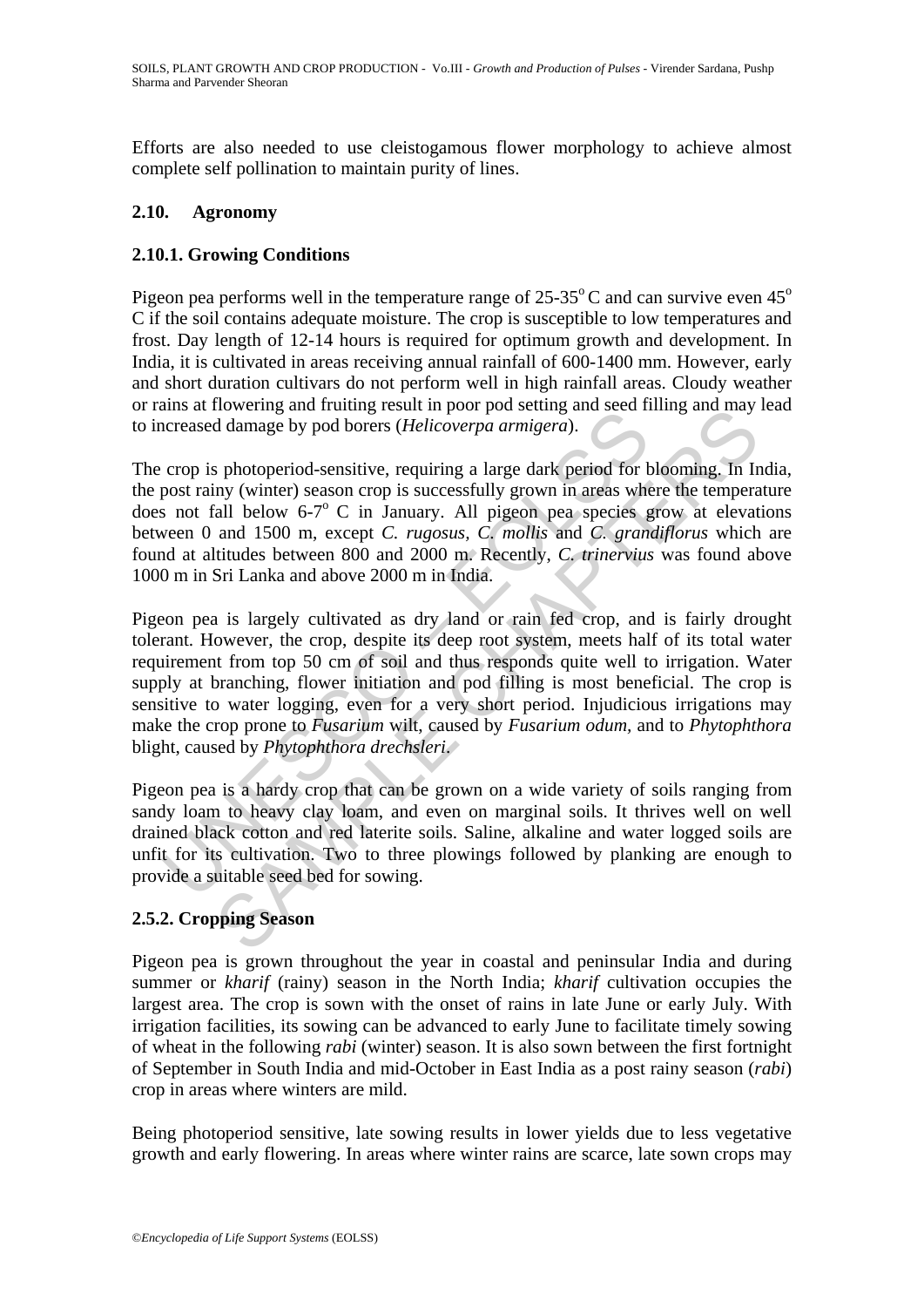be exposed to terminal drought. As a summer crop in North India it is sown in mid April; long duration cultivars of pigeon pea are usually inter-cropped with early maturing cultivars of green gram or black gram. In Eastern Africa, it is sown in October-November. Day length changes in this region are small due to proximity to the equator and, therefore, the growing period of long and full season cultivars is not affected. The crop should be harvested when 80-90 % of the pods have turned brown, even though the leaves still appear green.

-

- -
- -

# TO ACCESS ALL THE **39 PAGES** OF THIS CHAPTER, Visit: http://www.eolss.net/Eolss-sampleAllChapter.aspx

#### **Bibliography**

Ali, M. and Kumar, S., eds. (2006). *Advances in Mungbean and Urdbean.* Indian Institute of Pulses Research, Kanpur, India. 462 p. [Paper dealing with breeding and agronomy in general].

Asthana, A.N. and Kim, D.H., eds. (1996). *Recent Advances in Mungbean Research*. Indian Society of Pulses Research, IIPR, Kanpur, India. 219 pp.[Cultivation practices in different countries of South Asia]

TO ACCESS ALL THE 39 PAGES OF THIS CH/<br>Visit: http://www.eolss.net/Eolss-sampleAllChapte<br>iography<br>M. and Kumar, S., eds. (2006). Advances in Mungbean and Urdbean. India-<br>rch, Kanpur, India. 462 p. [Paper dealing with breed CO ACCESS ALL THE 39 PAGES OF THIS CHAPTER,<br>
Visit: http://www.eolss.net/Folss-sampleAllChapter.aspx<br>
Fig. 1.1112://www.eolss.net/Folss-sampleAllChapter.aspx<br>
Fig. 1.1112://www.eolss.net/Folss-sampleAllChapter.aspx<br>
Fig. 1 AVRDC (1998). *International Consultation Workshop on Mungbean: Proceedings of the Mungbean Workshop, 7-11 September 1997, New Delhi, India*. Asian Vegetable Research and Development Center, Shanhua, Tainan, Taiwan. P. 198. [Agronomic practices of green gram in different South Asian countries].

Erskine, W., Muehlbauer, F.J., Sarker, A. and Sharma, B., eds. (2009). *The Lentil: Botany, Production and Uses*. CAB International, Wallingford, U.K. [History, plant structure, breeding, cropping systems, production agronomy, and weed management].

Nene, Y.L., Hall, Susan D. and Sheila, V.K., eds. (1990). *The Pigeon pea*. CAB International, Oxfordshire U.K. pp. 15-46, 257—348, 375-400 [History, plant structure, agronomic practices, cropping systems, diseases and breeding].

Nene, Y.L., Sheila, V.K. and Sharma, S.B. (1996). *A World List of Chick-pea and Pigeon Pea Pathogens*. Patancheru: ICRISAT. [Listing only].

Shanmugasundram, S., ed. (2006). *Improving Income and Nutrition by Incorporating Mungbean in Cereal Fallows in the Indo-Gangetic Plains of South Asia*. Proc. Final Workshop at Punjab Agricultural University, Ludhiana, India, 27-31 May, 2004. AVRDC-The World Vegetable Centre, AVRDC publication No. 06-682. 342 pp. [Overview of cropping systems].

Singh, G., Sekhon, H.S. and Kolar, J.S., eds. (2005). *Pulses.* Agrotech Publishing Academy, Udaipur India, pp. 59-78, 79-94, 485-518 [History, plant structure and diseases].

Singh, K.B. and Saxena, M..C., eds. (1993). *Breeding for Stress Tolerance in Cool Season Food Legumes*. J. Wiley and Sons, Chichester, UK, pp. 411-427.[Breeding aspects].

Yadav, S.S., Redden, R., Chen, W. and Sharma, B., eds. (2007). *Chickpea Breeding and Management.* CAB International, Oxfordshire, U.K., pp. 1-13, 193-212, 233-245, 391-416 [History, breeding, weed management, cropping systems in chickpea].